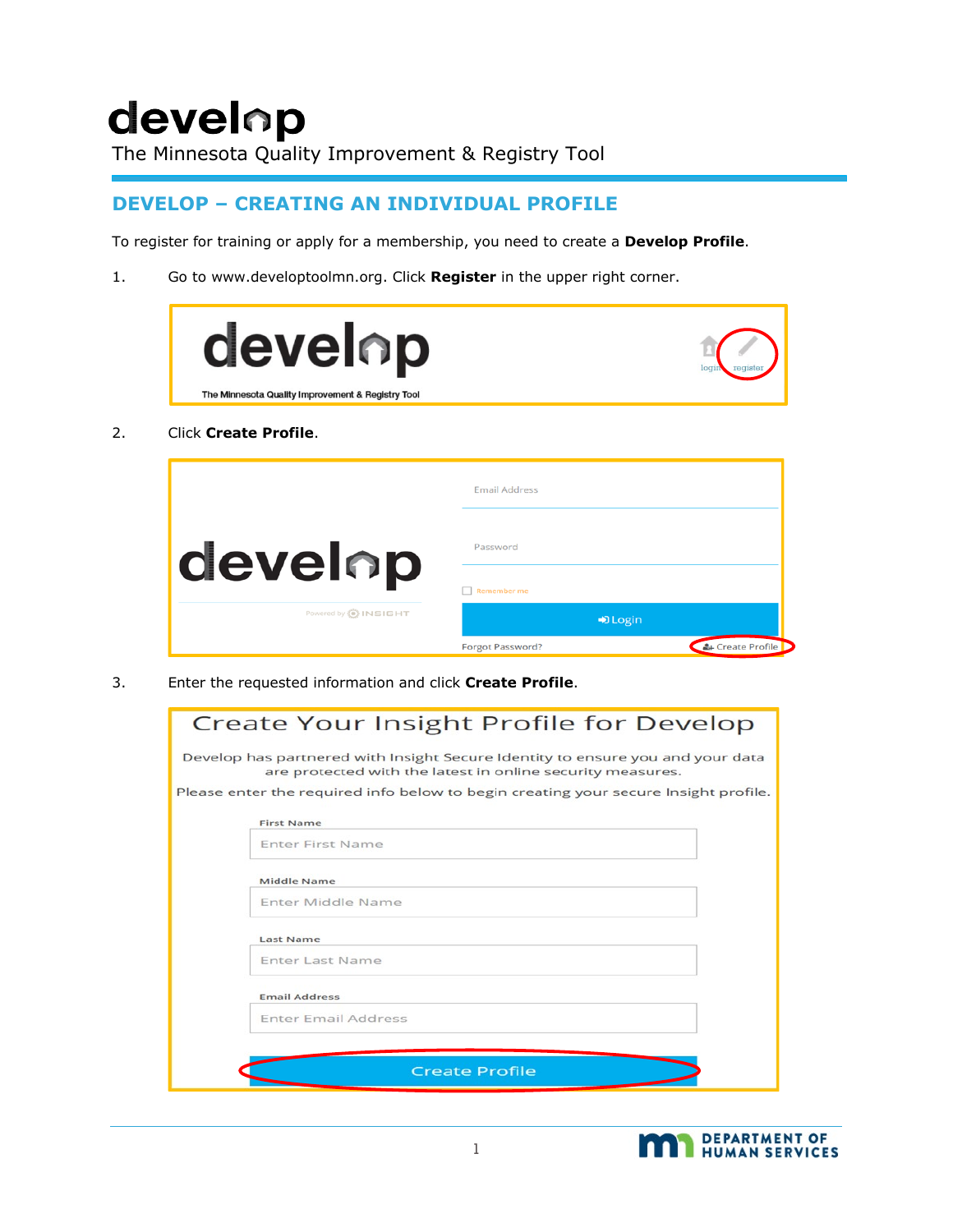### **Creating an Individual Profile**

4. After clicking **Create Profile**, a verification email will be sent to the email address you provided. Click **OK**.



5. Click **Verify Account** and create a password for your account.

| <b>Insight Account Verification</b>            |                                                                                                                            |  |
|------------------------------------------------|----------------------------------------------------------------------------------------------------------------------------|--|
| user.                                          | A new Insight Secure Identity Account has been requested for the following                                                 |  |
| <b>Lucy Van Pelt</b>                           | katherine.wintertest+lucy@<br>qmail.com                                                                                    |  |
| <b>Identity Account setup.</b>                 | Please click the "Verify Account" button below to verify your Insight Secure<br><b>Verify Account</b>                      |  |
|                                                |                                                                                                                            |  |
|                                                |                                                                                                                            |  |
|                                                | <b>ACreate Password</b><br>Please enter a password to complete your Insight Secure Identity Account setup.<br>New Password |  |
|                                                | A The Password field is required.<br><b>Re-enter New Password</b>                                                          |  |
|                                                | Re-enter New Password                                                                                                      |  |
|                                                | <b>Save Password</b>                                                                                                       |  |
| <b>Password Requirements</b>                   |                                                                                                                            |  |
| Valid passwords must consist of the following: |                                                                                                                            |  |
| • Minimum of 7 characters                      |                                                                                                                            |  |
| • At least one number                          | • At least one capital letter                                                                                              |  |
|                                                | <b>O</b> Special characters such as '&' or '!' are encouraged but not required.                                            |  |

6. After clicking **Save Password**, you can log into Develop with your email address and the password you created.

|                        | <b>Email Address</b>     |                  |
|------------------------|--------------------------|------------------|
| <b>develop</b>         | Password                 |                  |
|                        | <b>Remember me</b>       |                  |
| Powered by (a) INSIGHT | $\bigtriangledown$ Login |                  |
|                        | <b>Forgot Password?</b>  | ዲ Create Profile |

Develop Help Desk 8/19/2019 833-605-6938 or support@develophelp.zendesk.com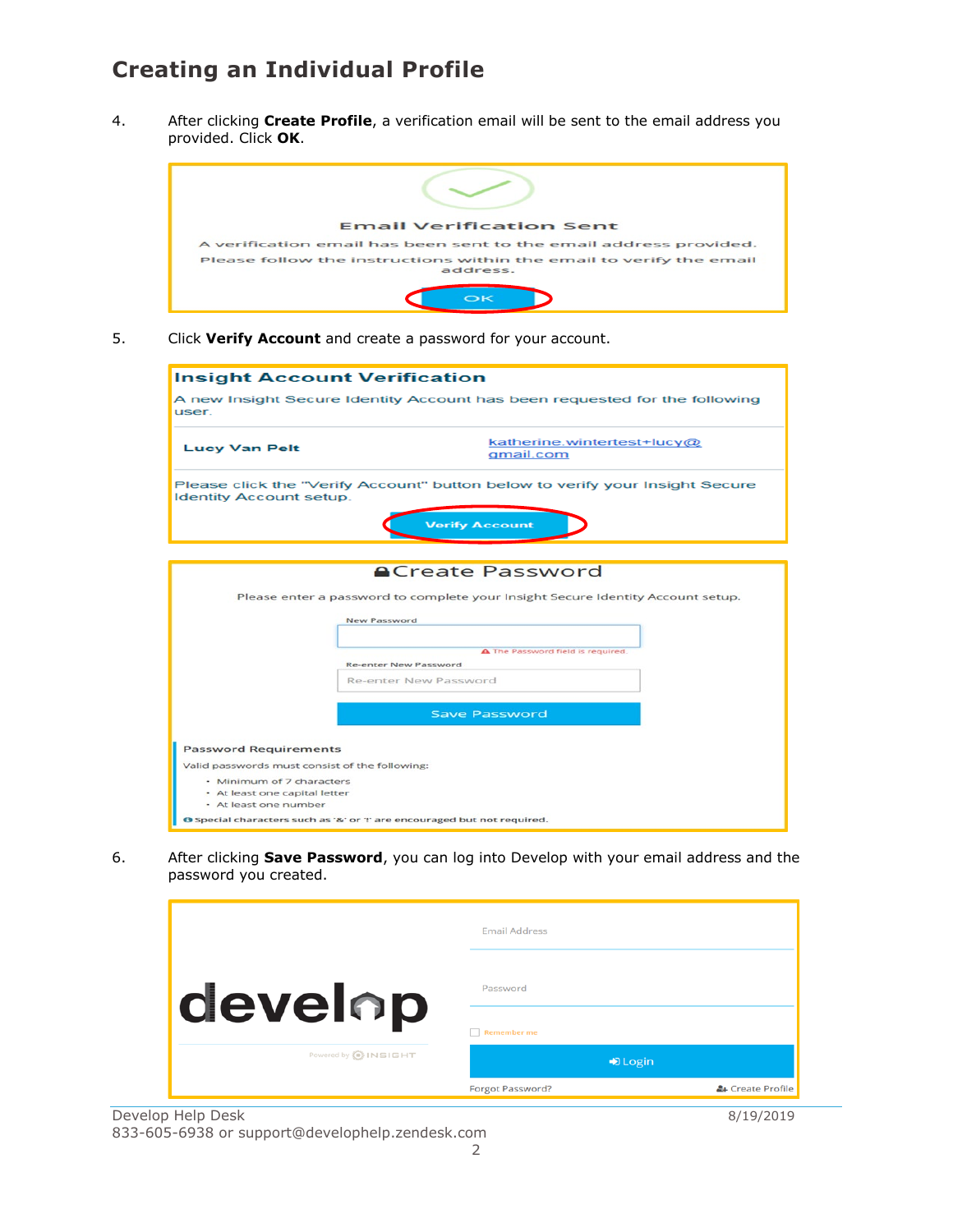### **Creating an Individual Profile**

7. Completing the information below, will create a profile or locate an existing one.

| <b>Locate Online Application</b>                                                                                                                                                                                                                                                                                                     |  |
|--------------------------------------------------------------------------------------------------------------------------------------------------------------------------------------------------------------------------------------------------------------------------------------------------------------------------------------|--|
| Why Do I Need to Enter This First?                                                                                                                                                                                                                                                                                                   |  |
| You may have a profile in the system. Please fill out this form so that we can see if your profile exists. The system will use your<br>birth date and last five digits of your social security to find your profile. We store this information on your profile and will use it to<br>verify your identity if you need to contact us. |  |
| of no existing profiles are found, you will automatically continue onto new profile setup.                                                                                                                                                                                                                                           |  |
| <b>First Name</b>                                                                                                                                                                                                                                                                                                                    |  |
| Lucy                                                                                                                                                                                                                                                                                                                                 |  |
| <b>Last Name</b>                                                                                                                                                                                                                                                                                                                     |  |
| Van Pelt                                                                                                                                                                                                                                                                                                                             |  |
| <b>Email Address</b>                                                                                                                                                                                                                                                                                                                 |  |
| katherine.wintertest+lucy@gmail.com                                                                                                                                                                                                                                                                                                  |  |
| Date of Birth                                                                                                                                                                                                                                                                                                                        |  |
| Enter Date of Birth                                                                                                                                                                                                                                                                                                                  |  |
| Required<br><b>Last 5 Digits of SSN</b>                                                                                                                                                                                                                                                                                              |  |
| Enter Last 5 Digits of SSN                                                                                                                                                                                                                                                                                                           |  |
| Required                                                                                                                                                                                                                                                                                                                             |  |
| Next >                                                                                                                                                                                                                                                                                                                               |  |

- 8. If you do not have a profile, you can continue with the application. If the system finds an existing profile, you will be directed to contact the help desk.
- 9. For your profile, you will need:
	- Mailing and home address
	- Primary and secondary phone number
	- Your previous or maiden name, if applicable
	- To indicate if you are enrolled in a federally recognized tribe
	- To identify which age group you consider your primary focus
- 10. The address you entered will be verified against the format used by the United States Postal Service (USPS.)

|                                                                    | <b>B</b> Mailing Address Verification                                     |                                                                                                                                         | $\times$ |
|--------------------------------------------------------------------|---------------------------------------------------------------------------|-----------------------------------------------------------------------------------------------------------------------------------------|----------|
|                                                                    |                                                                           | A Address Verification Required<br>According to the USPS, the mailing address you entered doesn't appear to be in the<br>proper format. |          |
| <b>♥ Original Address</b><br>444 Lafayette<br>Saint Paul, MN 55102 |                                                                           | <b>VUSPS Recommendation</b><br>444 LAFAYETTE RD N<br>SAINT PAUL, MN 55155-3802                                                          |          |
|                                                                    | <b>Use Original Address</b>                                               | <b>Use USPS Address</b>                                                                                                                 |          |
|                                                                    | After choosing an option above, you will be redirected back to your page. |                                                                                                                                         |          |